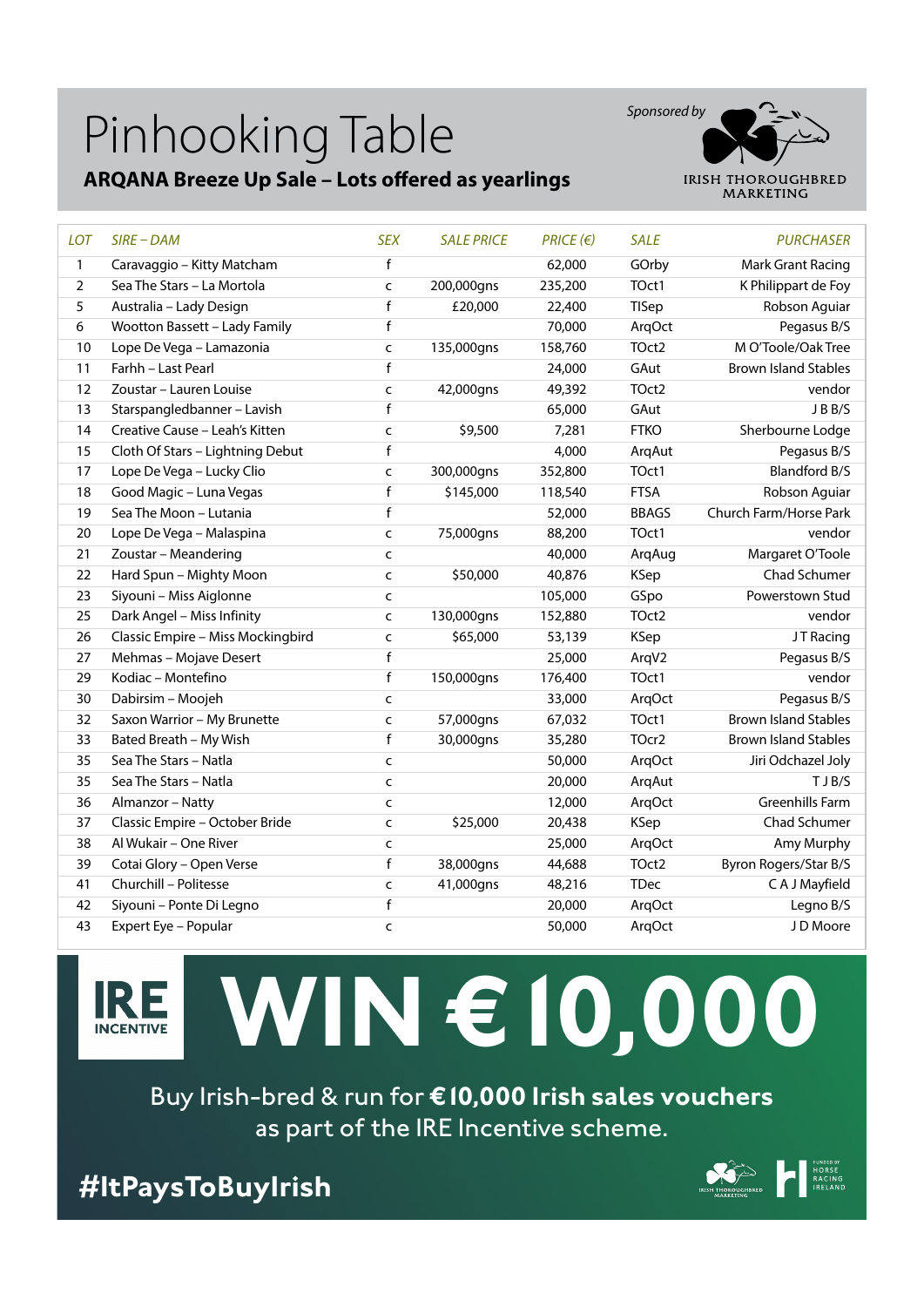## Pinhooking Table

#### **ARQANA Breeze Up Sale – Lots offered as yearlings**



| <b>LOT</b> | SIRE - DAM                         | <b>SEX</b>   | <b>SALE PRICE</b> | $PRICE$ ( $\varepsilon$ ) | <b>SALE</b>  | <b>PURCHASER</b>        |
|------------|------------------------------------|--------------|-------------------|---------------------------|--------------|-------------------------|
| 44         | Harry Angel - Posh Perfect         | $\mathsf{C}$ |                   | 11,000                    | GAut         | Artemis B/S             |
| 45         | Kingman - One Last Dance           | $\mathsf{C}$ | 100,000gns        | 117,600                   | TOct1        | Robson Aguiar           |
| 48         | Candy Ride - Queen Of The Sand     | C            | 44,000gns         | 64,680                    | TOct1        | not sold                |
| 49         | Expert Eye - Queens Charter        | f            | 85,000gns         | 99,960                    | <b>TDec</b>  | JBB/S                   |
| 50         | Sea The Moon - Reine Liberte       | f            |                   | 30,000                    | <b>BBAGS</b> | Church Farm/Horse Park  |
| 51         | Zoustar - Roger Sez                | $\sf f$      | 77,000gns         | 90,552                    | TOct3        | Hamish Macauley B/S     |
| 52         | Zoustar - Saccharose               | f            |                   | 75,000                    | ArqAug       | Midland Equine          |
| 53         | Sea The Stars - Sea Of Wonders     | $\mathsf{C}$ |                   | 50,000                    | GSpo         | Kilronan                |
| 54         | Showcasing - Sediciosa             | C            |                   | 45,000                    | ArqOct       | J D Moore               |
| 56         | More Than Ready - Sensible Gal     | C            | \$75,000          | 61,314                    | KSep         | Margaret O'Toole        |
| 57         | Mastercraftsman - Serienhoehe      | $\mathsf f$  | 50,000gns         | 58,800                    | TOct2        | vendor                  |
| 58         | Kodiac - Shareva                   | $\mathsf{C}$ | 55,000gns         | 64,680                    | TOct2        | vendor                  |
| 60         | Caravaggio - Shy Bride             | C            |                   | 28,000                    | GOrby        | vendor                  |
| 61         | Galileo Gold - Siphon Melody       | f            | £15,000           | 16,800                    | <b>GUKP</b>  | Robson Aguiar           |
| 62         | Bolt D'Oro - Sonja's Angel         | C            | \$70,000          | 57,226                    | KSep         | not sold                |
| 64         | Sioux Nation - Sparks              | $\mathsf f$  | 36,000gns         | 42,336                    | TOct2        | Joanna Morgan           |
| 65         | Ectot - Sporty Doll                | $\mathsf f$  |                   | 4,000                     | ArqOct       | Pegasus B/S             |
| 66         | Siyouni - Stars So Bright          | f            |                   | 68,000                    | GSpo         | Katie McGivern          |
| 68         | Bolt D'Oro - Stormy West           | $\mathsf{C}$ | \$6,000           | 4,905                     | <b>FTKO</b>  | T R Farms               |
| 69         | Zelzal - Sudarynya                 | $\mathsf{C}$ |                   | 13,000                    | GOrby        | Federico Barberini      |
| 70         | More Than Ready - Sweet Lollipop   |              | \$90,000          | 73,577                    | KSep         | Grove Stud              |
|            |                                    | c            |                   |                           |              |                         |
| 71         | Ribchester - Swish                 | $\mathsf{C}$ |                   | 47,000                    | ArqOct       | vendor                  |
| 72         | Kingman - Swiss Affair             | $\mathsf{C}$ |                   | 80,000                    | ArgOct       | M O'Toole/Oak Tree      |
| 73         | Invincible Spirit - Talaayeb       | f            | 120,000gns        | 141,120                   | <b>TDec</b>  | Longways Stables        |
| 74         | Shamardal - Thawaany               | $\mathsf{C}$ | 92,000gns         | 108,192                   | <b>TDec</b>  | Powerstown Stud         |
| 75         | Le Havre - The Madding Crowd       | C            | 35,000gns         | 41,160                    | TOct2        | Anna Calder             |
| 76         | Saxon Warrior - Three Mysteries    | $\mathsf f$  | £18,000           | 20,160                    | TISep        | Hyde Park Stud          |
| 77         | Curlin - Tizza Temper              | $\mathsf{C}$ | \$50,000          | 40,876                    | KSep         | Grove Stud              |
| 78         | Kodi Bear - Top Row                | C            | £50,000           | 56,000                    | <b>TISep</b> | Hamish Macauley         |
| 79         | Violence - True Egyptian           | $\mathsf{C}$ | \$18,000          | 14,715                    | <b>FTKO</b>  | Sherbourne Lodge        |
| 80         | Time Test - Vassaria               | $\mathsf{C}$ | 35,000gns         | 41,160                    | TOct3        | JCHB/S                  |
| 81         | Starspangledbanner - Victoria Bear | c            | £44,000           | 49,280                    | <b>TISep</b> | Creighton Scwartz B/S   |
| 82         | Good Magic - Vieja Luna            | $\mathsf{C}$ | \$60,000          | 49,051                    | KSep         | Powerstown Stud         |
| 83         | Starspangledbanner - Voiscreville  | f            |                   | 18,500                    | GAut         | $M$ L B/S               |
| 84         | Dark Angel - Wedge Trust           | c            |                   | 35,000                    | ArqAug       | Pegasus B/S             |
| 85         | Into Mischief - Wessex             | $\mathsf{C}$ | \$30,000          | 24,526                    | KSep         | Beechmore B/S           |
| 86         | Justify - What'smineismine         | C            | \$145,000         | 118,540                   | KSep         | not sold                |
| 87         | Mehmas - Whatever You Do           | c            |                   | 50,000                    | SGAS         | Longways Stables        |
| 88         | Zoustar - White Bullet             | C            | 135,000gns        | 158,760                   | TOct2        | Longways Stables        |
| 89         | Dark Angel - White Daffodil        | $\mathsf{C}$ | 75,000gns         | 88,200                    | TOct1        | vendor                  |
| 90         | Sea The Stars - Wo De Xin          | f            |                   | 82,000                    | GOrby        | <b>Glending Stables</b> |
| 91         | Dark Angel - Zendia                | $\mathsf f$  |                   | 12,000                    | GOrby        | Paragon/Shanaville      |
| 92         | Toronado - Abbronzatissima         | C            |                   | 45,000                    | ArqAug       | vendor                  |
| 95         | Lemon Drop Kid - Alluvial Gold     | c            | \$120,000         | 98,102                    | <b>KSep</b>  | J B B/S                 |
| 96         | Seabhac - Angel Of Harlem          | c            |                   | 20,000                    | ArqV2        | Artemis B/S             |
| 97         | Oasis Dream - Ape Attack           | c            | 57,000gns         | 67,032                    | TOct3        | M C B/S                 |
| 98         | Zoustar - Arabda                   | f            |                   | 75,000                    | ArqAug       | Church Farm/Horse Park  |
|            |                                    |              |                   |                           |              |                         |